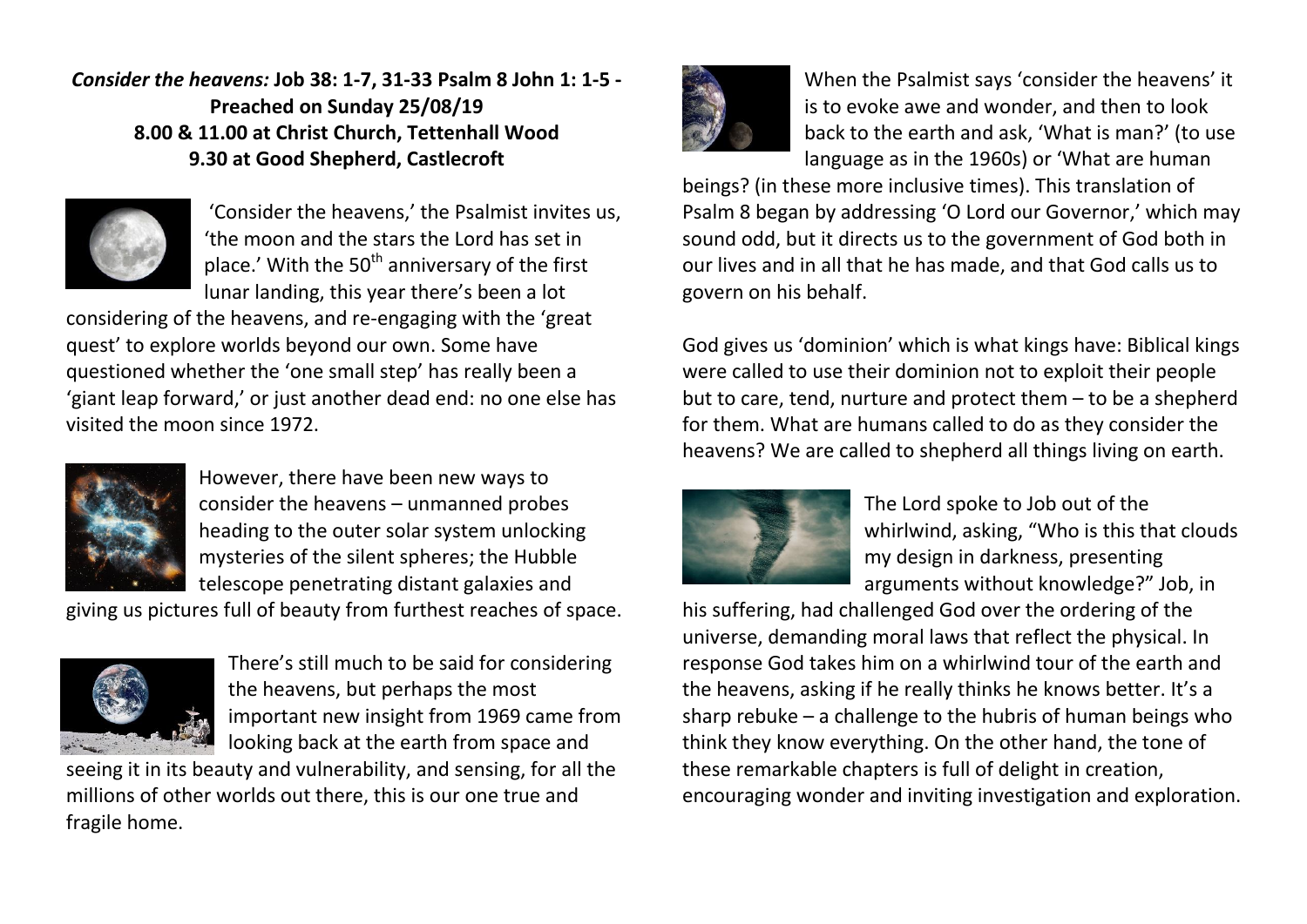

We'll hear more in future weeks: today we have just a few verses about morning stars 'singing' at their birth, and of the constellations of Orion and the Pleiades and the Bear being held in their shape.

Look. Consider. Observe. Don't worship the stars (obvious to us, but a common danger in the ancient world). Be amazed at the order with which they're held – changeless, relative to each other, but appearing in different parts of the night sky. Worship the God who holds them there. The answer to 'clouding design with darkness' is not to sit with your eyes shut but to open them wide in search of the light of knowledge. In this respect the passage can be treated as an invitation to scientific investigation, to asking fresh questions and seeking fresh knowledge – to coin a phrase from another chapter of Job, 'to bring hidden things to light.' I believe the notion of an inevitable conflict between religion and science is a massive fallacy: both need the other if a full account is to be given of the earth and the heavens.



'In the beginning was the word,' John's Gospel famously begins, and it's a brilliant conceptual move. The Greek word for 'word' is 'logos,' which has huge philosophical

background, but most helpfully the Word is the ordering principle behind the cosmos. 'Word' also stands for the Hebrew idea of Wisdom, *[hokma]* personified in Proverbs (and elsewhere) as a female figure at the side of God in creating the world. The Gospel writer sees Word and Wisdom embodied in the person of Jesus.

When I use the word 'creation' rather than 'nature,' I want to be clear, in case of any confusion, it does not imply any idea of seven-day creationism or any literalistic understanding of Genesis 1. Many Christians do believe that and I respect (although disagree with) their opinions. For me, seeing the hand of God the Creator is to recognise God's as the organising principle and underlying wisdom of the way things are. In Romans 1: 20, Paul says: 'For ever since the world was created, people have seen the earth and the sky. Through everything God made, they can clearly see his invisible qualities – his eternal power and divine nature.' For a believer, to study how the world is made is to study the things of God. And I am reminded of the Einstein's comment: 'The most incomprehensible thing about the universe is that it is comprehensible.'

Consider the heavens, and we discover more about ourselves, about our planet and about the God who is behind all things. In this series on creation we'll be very keen to identify practical actions we can take to care for it better.



Today, I would commend doing a bit of stargazing! There's so much to see! But there's a problem: it's very hard to 'consider the heavens' when there's so much artificial light on earth. Light pollution is one of many forms of pollution that needs tackling. Theoretically, on a clear night and a wide

horizon, in this country you should be able to see about 4,000 stars. In fact, round here, you do really well to see 100 or so.